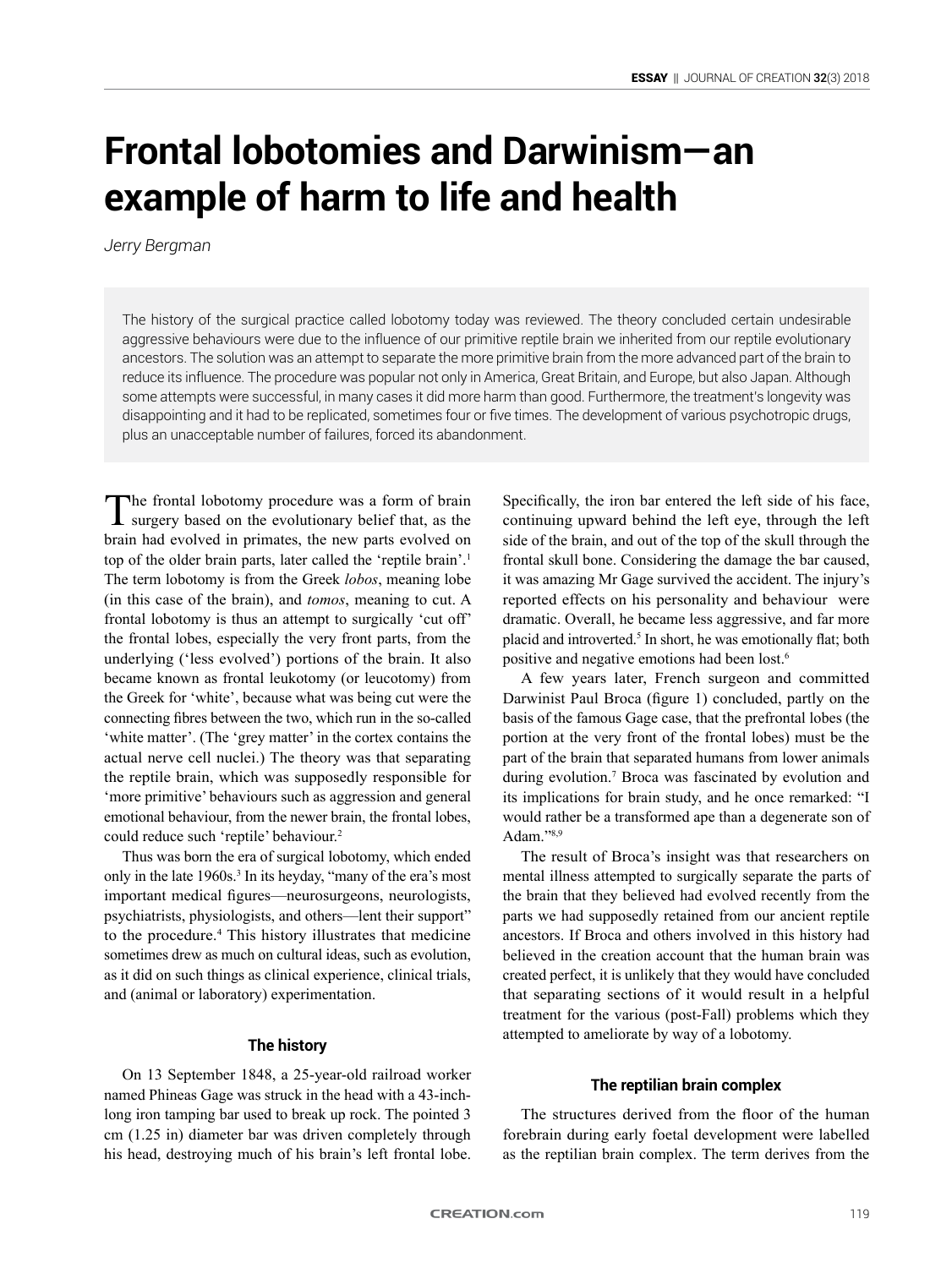

**Figure 1.** Paul Broca (1824–1880) was a major anatomist who specialized in brain research. He discovered the function of what is now called Broca's area, a brain region in the frontal lobe of the dominant hemisphere, usually the left, with functions linked to language.

idea that comparative neuroanatomists once believed that reptile forebrains were dominated by these structures. It was proposed that this 'reptilian brain' was responsible for the instinctual behaviours involved in physical aggression, emotional outbursts, agitation, dominance, territoriality, and, in short, reptile-like personality traits.<sup>10</sup>

One of the first persons to attempt to apply some limited research on the reptilian brain to humans was Professor Gottlieb Burchardt. He did this by attempting to replicate Phineas Gage's accident in six schizophrenia patients confined at the Neuchâtel asylum in Switzerland. Of the six, all whose condition was deemed to be incurable, Burchardt declared the four survivors greatly improved or even cured.<sup>11</sup> He reported the results at a Berlin medical conference in 1889, which influenced others to attempt to replicate his results. Professor Burchardt is now considered the founder of psychosurgery, the use of surgery to treat psychiatric problems.

One person who replicated Burchardt's work was Portuguese surgeon Egas Moniz (1874–1955; figure 2). Moniz attended a talk at the Neurological Congress in London by Yale physiologist John Farquhar Fulton and his psychologist colleague, Carlyle Jacobsen, both professors very familiar with the Gage case. In their talk, they reported on the frontal lobotomies of chimps involving surgically isolating all of the connections between the prefrontal brain lobes and the rest of the brain.12 Fulton, it seems, was primarily interested not in the treatment of mental illness, but in brain evolution based on the belief that evolution had added newer brain structures to older, more primitive ones later called the reptile brain.<sup>13</sup>

The researchers claimed the surgery made the monkeys calmer, more cooperative, and even passive. Previously they had resisted being restrained, and had exhibited 'frustrational behaviour' if not rewarded due to failing to perform appropriately in various experiments they were forced to endure. But no longer, it seemed, though remaining friendly and alert.<sup>14</sup>

In 1936, from what he learned by reading the work of the Yale professors, including Fulton, Egas Moniz introduced a surgical operation he called prefrontal leucotomy (i.e. cutting of the brain's 'white matter', which represents its connecting fibres), which after his initial experimentations he used in the treatment of schizophrenia and other mental conditions. At this time, no treatment existed that could ameliorate the major symptoms of this baffling disease. The operation, later called prefrontal lobotomy, consisted of incisions that destroyed connections between the prefrontal region and other brain parts. Moniz first tried out the technique on a female patient. He drilled holes in her head, then injected alcohol into the holes to destroy the white fibres connecting the frontal lobes to the rest of the brain.

Moniz concluded the operation was a success, but eventually abandoned the injection technique and instead used a knife to sever the connection between what evolutionists declared was the more evolved frontal cortex and the allegedly primitive brain parts behind it. In 1936, Moniz published his findings in several leading medical journals, and also travelled to London to present his results to the general medical community.

In the words of Donald, Moniz was skilled at "presenting the unpalatable in such a way as to make it attractive" by referring to his "butchery as psychosurgery".15 Moniz then proceeded to use his crude hacking on a variety of mental patients, all of whom he declared to be improved.16 As he never did a proper follow-up study on his patients, his claims were at best irresponsible. Today, we realize his patients replaced one set of symptoms for another set. They replaced their aggression and irritability with sluggish, disoriented, even moribund inhibition. Some were reduced to vegetative states, and some died of cerebral haemorrhaging.<sup>17</sup>

Soon, Dr Walter Freeman (figure 3), a physician at St Elizabeth's Hospital in Washington D.C., learned of Moniz's allegedly wonderful results and began his aggressive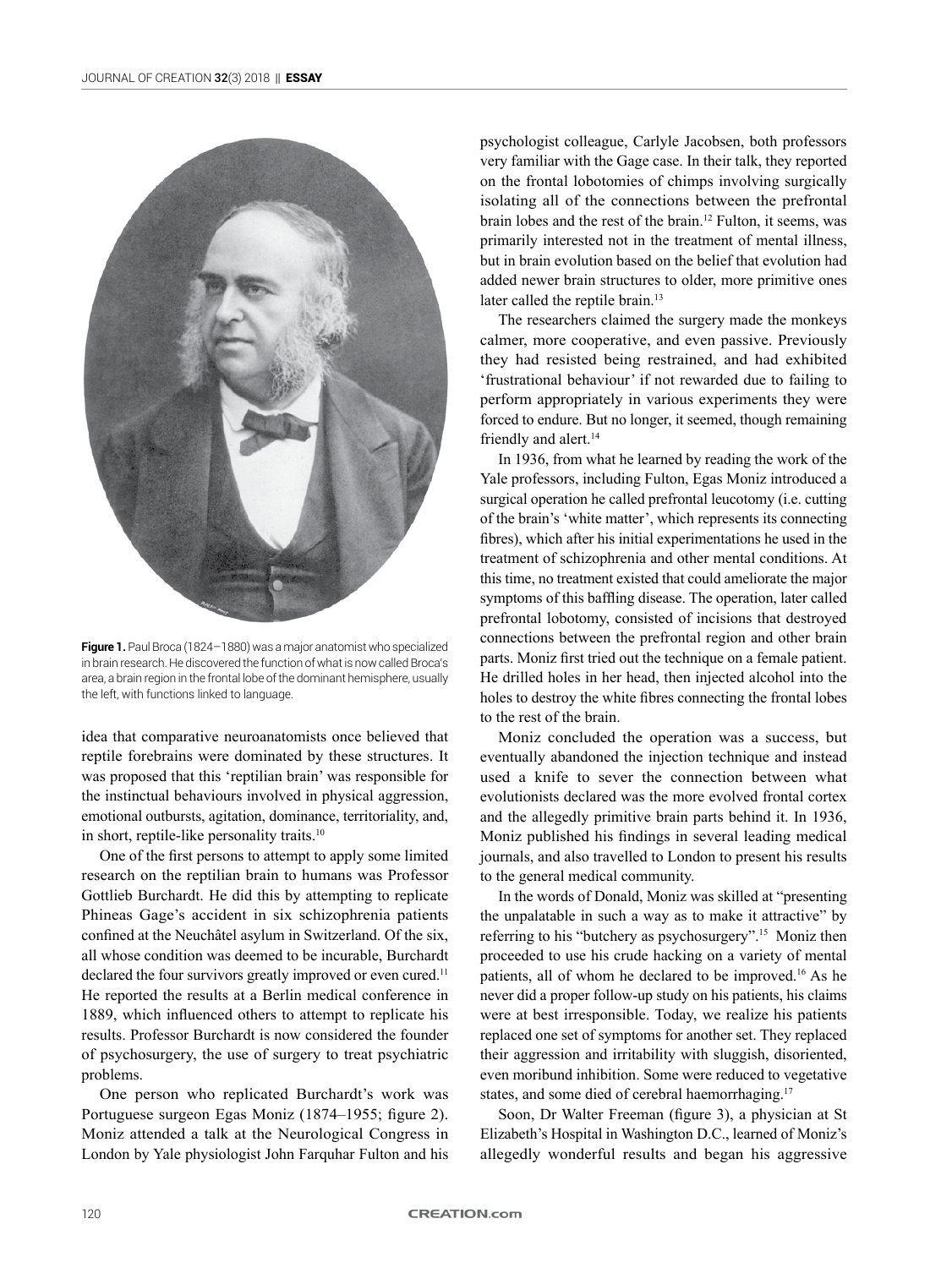campaign to lobotomize in the name of science what turned out to be several thousand Americans. His first victim was Alice Hammatt, who was treated in 1936 after being given the choice of being locked in an asylum for the rest of her life or being lobotomized.

Freeman soon experimented with a faster method to lobotomize, namely to insert an (actual!) ice pick via a few mallet taps through the top of the eye socket, move it around, and thereby sever the connection between part of the frontal cortex and the rest of the brain. This method, called a transorbital lobotomy, was used on thousands of persons by Freeman. Among its advantages was that he did not have to bore a hole through the thick skull bone, but only had to puncture a small hole behind the eyeball where the skull was very thin. All of the previous methods described thus far were not only somewhat crude, but often affected very different parts of the brain. Freeman hoped the transorbital method would lend some consistency to the often very imprecise procedure. Best of all for its enthusiasts,

"… ice-pick lobotomy could be done by anyone with a strong stomach, and, even better, it could be done anywhere. Freeman carried his ice pick in his pocket, using it on one occasion to perform a lobotomy in a motel room. A cheap outpatient procedure, the ice-pick lobotomy became a common psychosurgical choice in state hospitals across the country."18

Freeman's most famous case was 23-year-old Rosemary Kennedy, the oldest sister of former US president John F. Kennedy. She underwent a prefrontal lobotomy in an attempt to control her sometimes extreme emotional outbursts, which may have resulted partly from the family's attempt to control her behaviour. To help her have a more peaceful and productive life, the experts recommended the procedure to her father Joseph. After the surgery, Rosemary was left with the mental capacity of a toddler, unable to walk, form a sentence, or follow simple directions. She was able to relearn some basic skills, but never fully recovered. Instead, the surgery left her mentally and physically incapacitated for the rest of her life.

Lobotomy was used to treat not only the mentally ill, but also the criminally insane, and some claim was even used to 'cure' political dissidents.<sup>19</sup> The use of lobotomies began to decline only in the mid to late 1950s. Although critics of the technique always existed, opposition eventually became fierce because of the many failures and mixed results. Some patients did fairly well, many others did not. Most importantly, phenothiazine-based neuroleptic (anti-psychotic) drugs, such as chlorpromazine, became widely available. These were much more effective than psychosurgery, thus the surgical treatment method was soon superseded by chemical treatment.

Freeman was finally banned from operating only in 1967, after one of his long-term patients died from a brain hemorrhage following her third Freeman lobotomy, and no



**Figure 2.** Professor Egas Moniz (1874–1955), a Portuguese neurologist and founder of the psychosurgery field. He invented the technique now called frontal lobotomy, for which he received the Nobel Prize in 1949 for his work in this area.

true lobotomy has been performed in the United States since then. The total number of persons lobotomized by Freeman alone was close to 3,500.20 During the 1940s and 1950s, lobotomies were performed on close to 50,000 patients in the United States, and around 17,000 in Western Europe, including 4,500 in Sweden.<sup>21,22</sup> Most were women and some were children as young as four.<sup>23</sup> How many of these died prematurely from the operation is unknown, but the number is significant, estimated at  $1.5-6\%$ .<sup>24</sup> Common serious problems included severe hemorrhaging, brain seizures, loss of motor control, partial paralysis, huge weight gains, and intellectual and emotional malfunction.<sup>24</sup> Almost all were seriously affected mentally in some way, some very adversely as was Rosemary Kennedy.

Amazingly, the 1949 Nobel Prize in Physiology or Medicine was given to Egas Moniz "for his discovery of the therapeutic value of leucotomy in certain psychoses"—a treatment that was considered then as "one of the most important discoveries ever made in psychiatric therapy".<sup>16</sup>

The sometimes-severe adverse effects of the procedure were known from the beginning of the technique's use. Even the early research by the Yale professors reported that their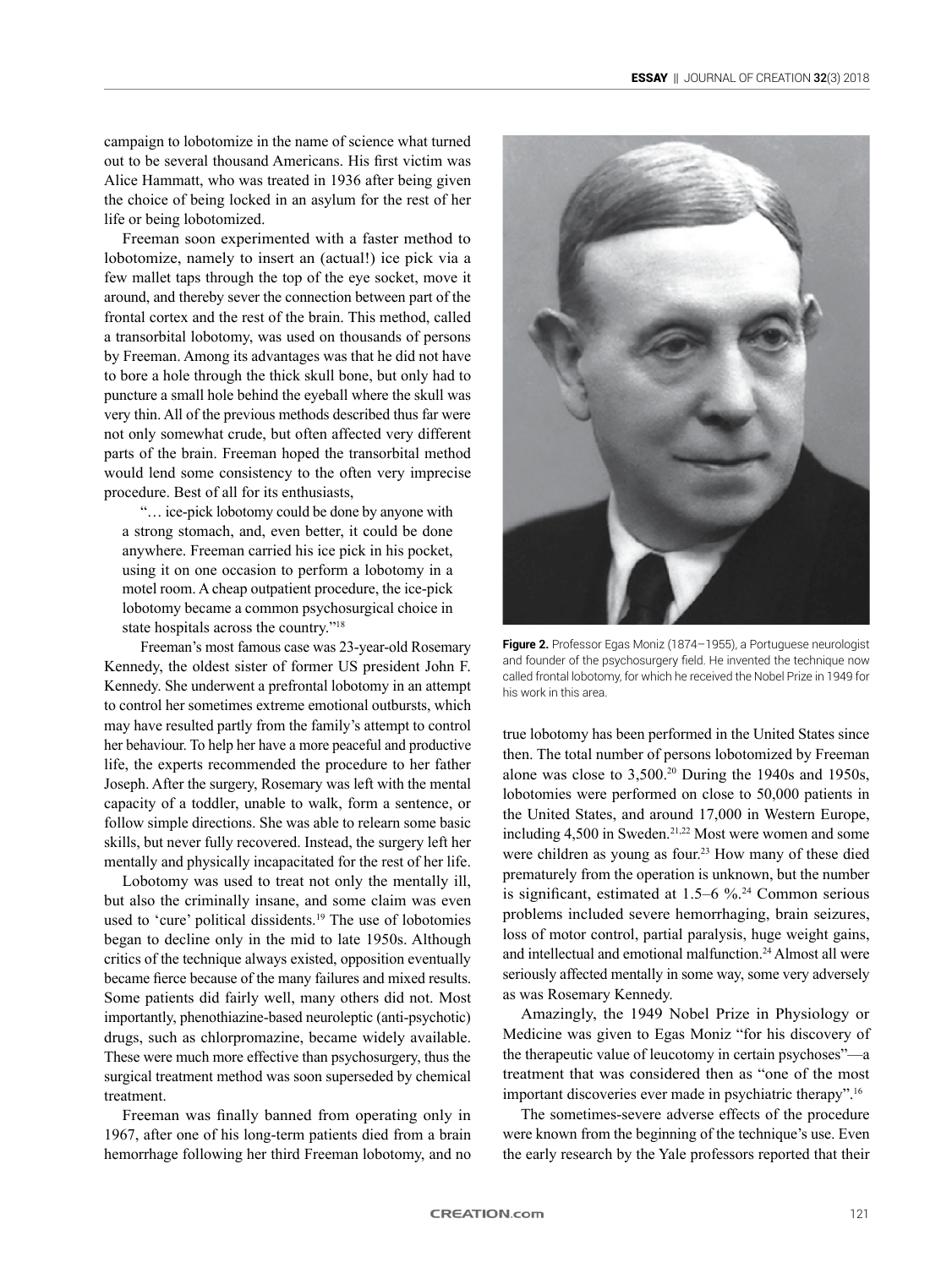

Figure 3. Dr Walter Freeman (1895-1972), left, examining an X-ray before psychosurgery—the cutting of the brain in an attempt to remove 'undesirable aggressive behaviours'.

monkey subjects often lost both ambition and their drive to succeed in the various tasks in which they were involved.

A major reason for eventual growing opposition to the technique, besides the high failure rate and the fact that better chemical treatment techniques became available, was that it did not seem to matter much specifically where or how the cuts in the brain were made. The results were often fairly similar. If there was a reptile brain area that could be separated from the more evolved brain, and if this was the basis for the therapeutic results claimed, the cuts would need to have been made specifically in the area connecting the two. Since it did not seem to matter much where the cuts in the cerebrum were made, this was evidence that was clearly inconsistent with the whole evolution-based concept justifying lobotomy in the first place.

The researchers also found that the positive effects of treatment were often only temporary, and most of the patients relapsed in time, indicating that the damage caused by the treatment was either being repaired or other parts of the brain were taking over those functions lost by the treatment.<sup>25</sup>

Another problem was that the same protocol helped some patients and hurt others. Brain researchers also increasingly concluded that the separate parts of the cerebral cortex are like a symphonic orchestra; each part contributes to the whole, but the music can still sound great even when some parts are missing.<sup>26</sup> In the case of a hemispherectomy (removal of half of the brain, which can sometimes be the only option for severe epileptic seizures), if completed when the patient is young, the remaining hemisphere can largely compensate for the half removed, often with only minor issues with walking.<sup>27,28</sup> Furthermore, children born with only a half or less of the cerebral cortex can almost totally compensate for the loss. This has been documented by twin studies, in which one has a normal brain, and the other has a large percent of the cerebral hemisphere missing.<sup>29</sup>

These observations do not deny that some specific brain parts are critical for certain functions, such as Broca's area being responsible for controlling motor functions involved with speech production. Many patients who have damage to this brain area can generally understand words, but struggle to assemble and express them so as to be able to effectively communicate.

# **The triune brain**

The idea of the 'triune brain' was popular for some time. It proposed that three brain levels existed, the innermost being the reptilian brain, next the palaeo-mammalian complex (the limbic system), and the outer layer was the neo-mammalian complex (the higher-level brain, or neocortex).<sup>30</sup> According to this theory, these structures were sequentially added to the forebrain during the course of evolution.

The brain research noted above on hemispherectomy was critical in demolishing both the triune brain theory and reptile brain theories, as well as the core idea behind the lobotomy procedure. Removal of specific structures, such as by the use of stereotactic surgery with gamma radiation to ablate a cancerous pituitary, is done with a high level of precision to treat a very specific condition. But damage to the cerebrum as done by a lobotomy was often worse than a failure to help improve the patient—the patient was worse off than before the treatment for the reasons noted above.<sup>31</sup>

Other practitioners proposed surgical treatments based on the opposite theory—that the frontal lobes *are* the problem, not the so-called primitive less-evolved brain beneath. Evolutionists contend that humans have the most evolved frontal lobes in the entire animal kingdom, and they reasoned that aggression and other mental problems emanated from these, and so could be ameliorated by separating the frontal lobes from the rest of the brain. This would reduce the influence of the most evolved part of the brain.<sup>32</sup> After all, hadn't Darwin reasoned that humans were one of the most aggressive of all animals?

## **Outcome**

The triune and reptile brain theories lost favour with most comparative neuroscientists in the post-2000 era.33 The reasons include the fact that efforts to localize the reptile brain failed, and that the hoped-for results of psychosurgery never materialized.34 Even though the evolutionary assumption was generally retained, it was not surprising that the focus of treatment became success, i.e. health improvements in the sufferers of mental illnesses.<sup>35</sup> Meanwhile, the damage done to countless patients before the procedure was finally abandoned was profound.